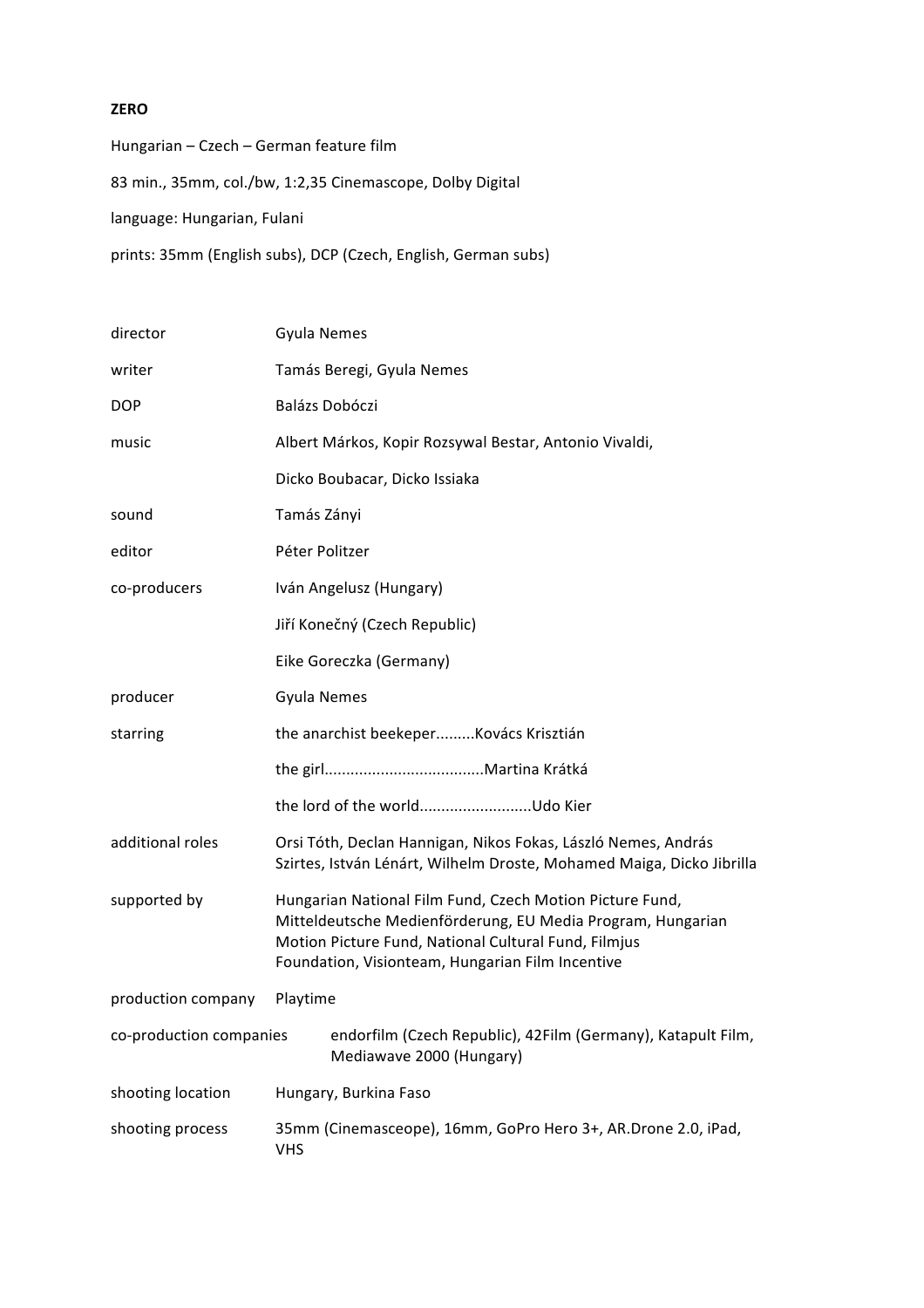#### **Logline**

A bee-keeper initiates fight against the society of consumption for saving the bees.

### **Synopsis**

N, the director of a honey bottling factory produces fake honey. One day, after an accident caused by a bee, he is tasting real honey and his entire life changes radically. He leaves his factory, settles down in a walley and starts working with bees in the real way.

His bees get chased away and killed  $-$  as it turns out  $-$ , by the harmful effects of a nearby mobile phone tower. He falls in love with L, the daughter of the director of a mobile phone company. Their legal fight to save the bees is unsuccessful. N's last bee dies. N leaves his farm and L leaves her father and joins N.

They start attacking everything that might endanger the bees: GM crops, factories, highways and they also hack the media. They soon become known and wanted by the police, their actions grow more overt and radical. They take hostage economical leaders, including L's father, and exchange them to their counterpart. This way they stop electricity, gas, petrol, mobile phones and internet. They execute on hook meat workers, murder bankers, shopping mall customers and the director of a film shot about them, entitled Zero. Their gerilla group is destructed by a NATO invasion. The fight grows to a nation-wide revolution. The new regime is fund by L's father and L. The nation is happy to get back electricity, the betrayed N escapes to Africa.

In Africa N learns about a remote paradise of the bees from a storyteller, he embarks on a new search. On the verge of starvation he walks into the desert, towards a new land, when...

### **Texts from film**

All my bees have died. There's no one left to pollinate the plants. The plants will all be dead in a year. The animals will have nothing to eat. People will have nothing to eat. In three years, mankind will die out. Save the bees! Take revenge on their murderers!

THE REVOLUTION WILL EXECUTE YOU FIRST!

WE WILL KILL THOSE WHO SERVE THE REGIME!

JOIN US OR WE'LL KILL YOU, TOO!

There has been a flurry of attacks in recent weeks by environmental terrorists, who have destroyed the entire inventory of oil and gas, electricity, telephone and the internet of our country.

People travel by horse-drawn vehicles, send messages by mail pigeons, watch TV by power generation bicycle.

According to some sources the terrorists planned to assassinate Viktor Orban and Vladimir Putin.

There is a concerted effort to find the perpetrators. Those joining or assisting the terrorists will face a court-martial.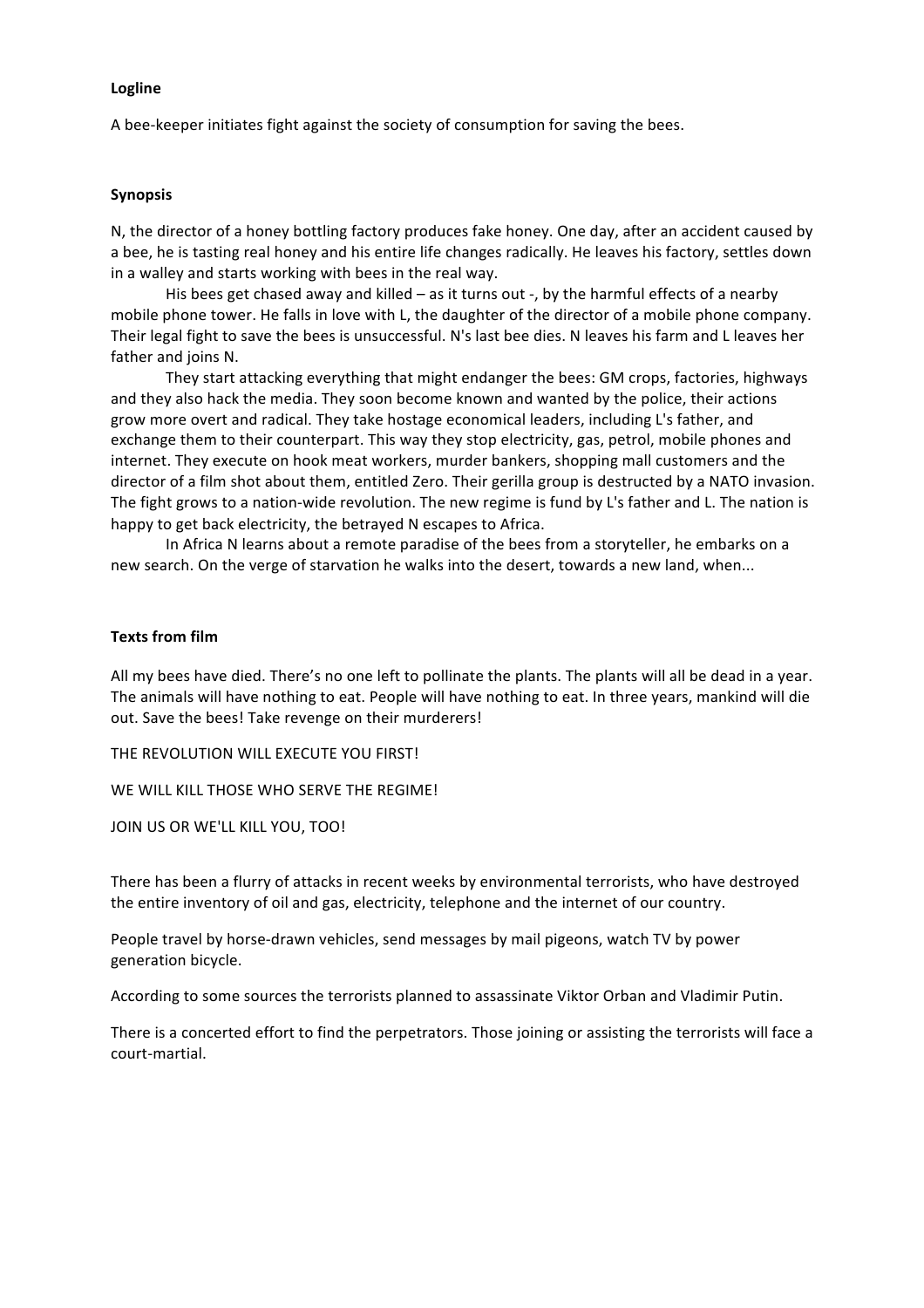Gyula Nemes has been born in Hungary. Graduated at FAMU, Prague in the class of Věra Chytilová and Karel Vachek, where he obtained PhD title.

He has been shooting worldwide, in Africa, Asia and South America. He is also a producer of his own projects in his companies, Absolut Film Studio and Playtime.

### Filmography

| 2015 | Zero                                        | 35mm, feature, 83 min., Hungary - Czech Republic - Germany                  |
|------|---------------------------------------------|-----------------------------------------------------------------------------|
| 2010 | <b>Negative History of Hungarian Cinema</b> | 16mm+DV, documentary, 47 min.                                               |
| 2008 | <b>Lost World</b>                           | 35mm, documentary, 20 min., Hungary - Finland                               |
|      |                                             | Karlovy Vary - Best Documentary                                             |
|      |                                             | Hamburg Shortfilmfest - Main Prize                                          |
|      |                                             | Ann Arbor – Best International Film                                         |
| 2007 | <b>Fugue</b>                                | 35mm, experimental, 6 min., Hungary – Slovakia                              |
| 2006 | <b>My One and Onlies</b>                    | 35mm, feature, 76 min.                                                      |
|      |                                             | in competition in Venice (Chritics' Week)                                   |
| 2004 |                                             | The Dike of Transience 35mm, documentary, 13 min., Hungary - Czech Republic |
|      |                                             | in competition in Karlovy Vary                                              |
|      |                                             | screened at IFF Rotterdam, New York Lincoln Center                          |
| 2001 | Parrot                                      | 16mm, short fiction, 24 min.                                                |
|      |                                             |                                                                             |



Playtime is an independent film production company founded in 2008. The CEO and producer is Gyula Nemes.

# **Filmography**:

TITLE DIRECTOR TYPE Zero **Gyula** Nemes **Feature** The Gentleman Takes His Leave **Laszlo** Nemes Short Eroica **Peter Politzer** Short Negative History of Hungarian Cinema Gyula Nemes Documentary Space is a Game The Space is a Game The Space is a Game The Space of the Petra Pelsőczy The Documentary